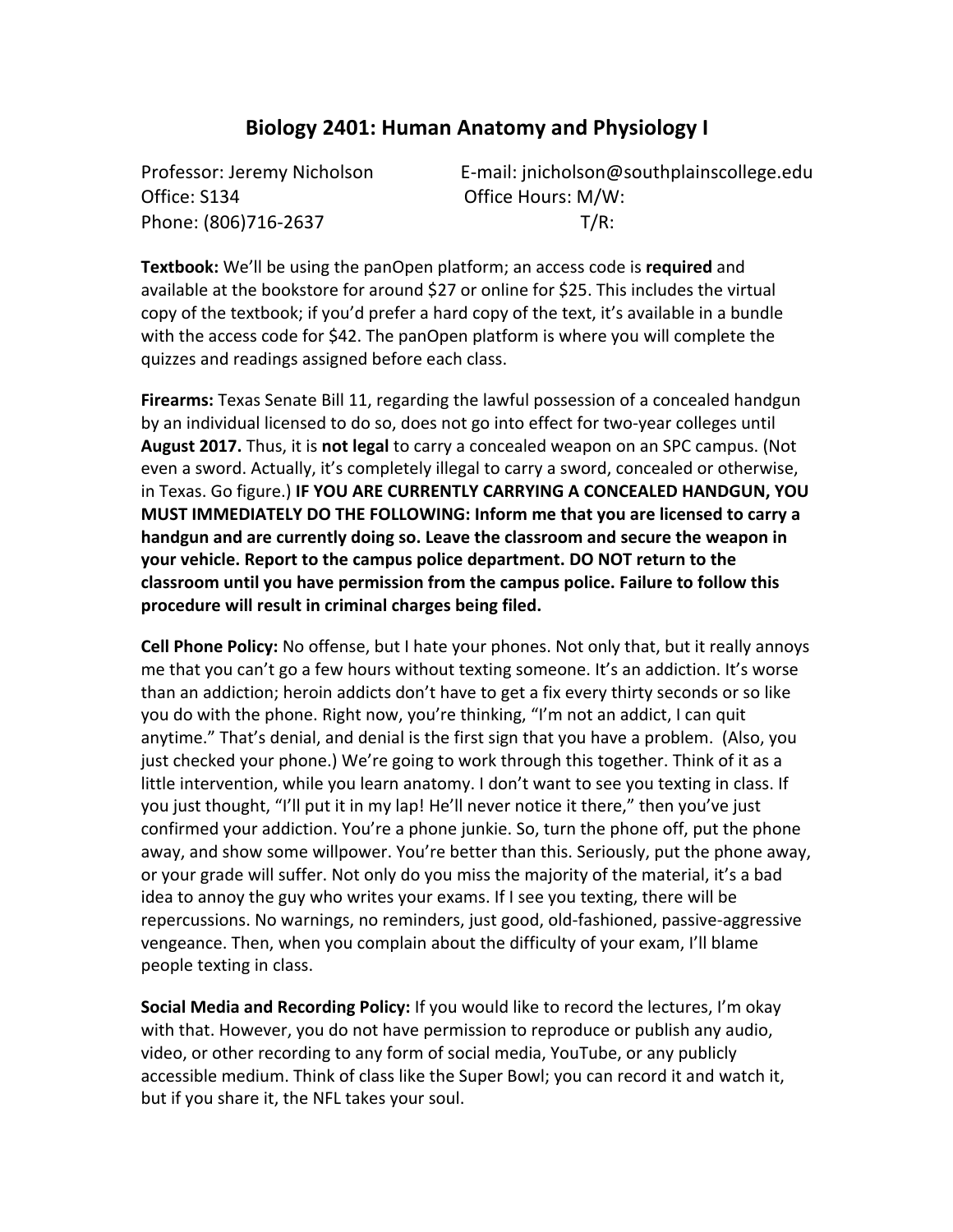Laptops, Tablets, and Assorted Technology: Feel free to take notes with your laptop, tablet, or whatever. However, you should be aware that you can't take notes on Facebook. Research indicates that students who take notes with a computer consistently score lower on exams than those who write the notes by hand. You're never going to beat Candy Crush anyway, so you might as well give up now.

**Grading:** There will be a total of eight exams; four lecture exams and four lab exams. Your lecture exams will compromise 70% of your final grade. 25% will come from lab exams and the final 5% comes from your participation on various quizzes and assignments.

If you miss an exam, you may be able to make it up with another section, assuming that those sections have not already taken the exam. If you have an emergency and you have to miss an exam, notify me and I'll do my best to help. Let me reiterate: **I WILL NOT GIVE YOU A MAKE-UP EXAM. Don't even ask.** That being said, I understand when serious emergencies or tragedies happen. Regardless of what you've heard, I'm not completely evil. If you legitimately can't make the exam, during any of my class times, you will have to take a comprehensive final, along with your normal final exam.

**Attendance Policy:** Students are expected to attend all classes in order to be successful in a *course.* The student may be administratively withdrawn from the course when absences become *excessive as defined in the course syllabus. When an unavoidable reason for class absence arises,* such as illness, an official trip authorized by the college or an official activity, the instructor may *permit the student to make up work missed. It is the student's responsibility to complete work missed within a reasonable period of time as determined by the instructor. Students are officially* enrolled in all courses for which they pay tuition and fees at the time of registration. Should a student, for any reason, delay in reporting to a class after official enrollment, absences will be *attributed to the student from the first class meeting.*

Students who enroll in a course but have "Never Attended" by the official census date, as reported by the faculty member, will be administratively dropped by the Office of Admissions and *Records.* A student who does not meet the attendance requirements of a class as stated in the *course syllabus and does not officially withdraw from that course by the official census date of* the semester, may be administratively withdrawn from that course and receive a grade of "X" or "F" as determined by the instructor. Instructors are responsible for clearly stating their *administrative drop policy in the course syllabus, and it is the student's responsibility to be aware* of that policy. It is the student's responsibility to verify administrative drops for excessive absences through MySPC using his or her student online account. If it is determined that a student is awarded financial aid for a class or classes in which the student never attended or participated, the financial aid award will be adjusted in accordance with the classes in which the student did attend/participate and the student will owe any balance resulting from the *adjustment.*

*If* you have two consecutive or four non-consecutive unexcused absences, you will be *dropped from the course. In order for an absence to be excused, you must e-mail (not call*) me within 24 hours of the absence.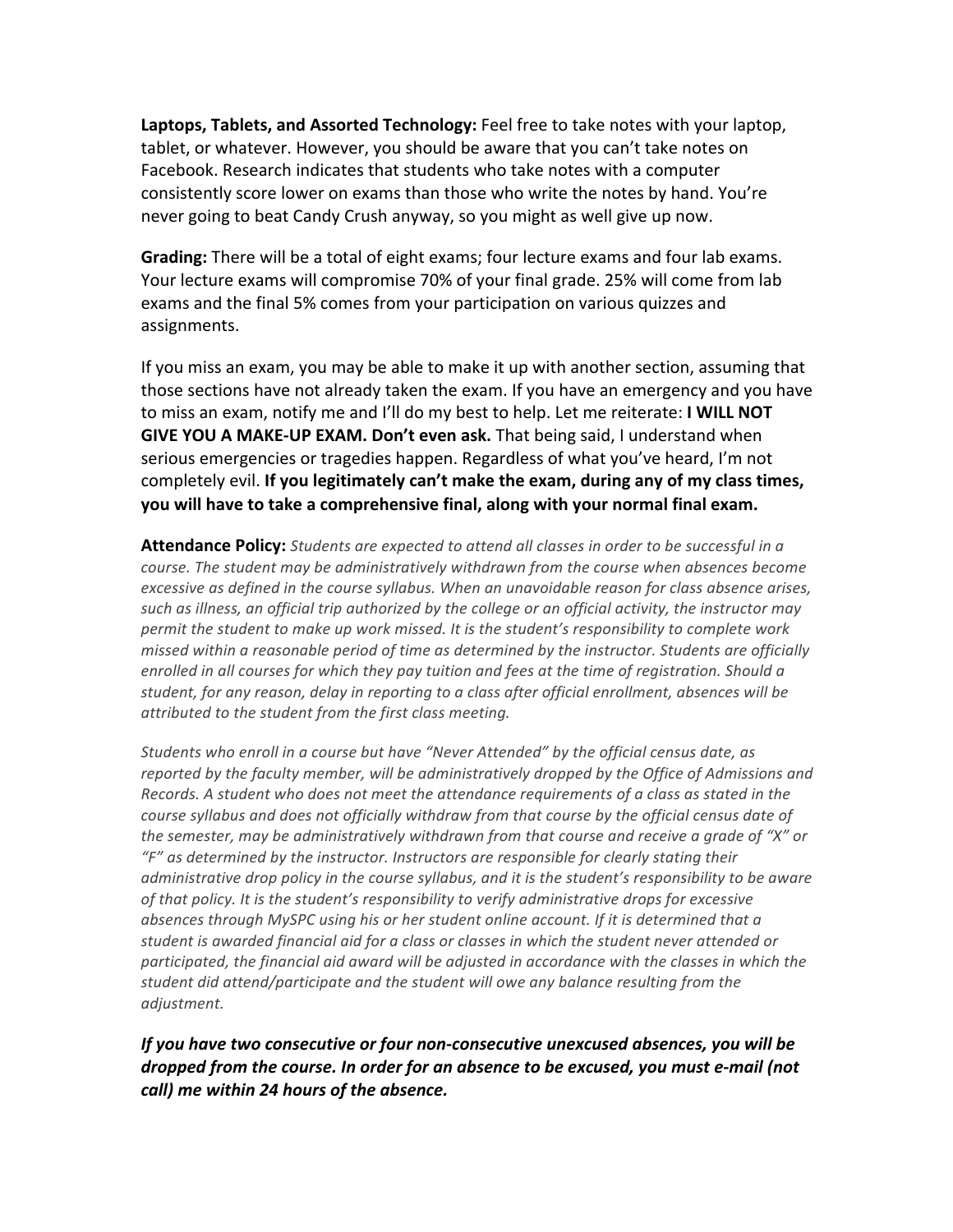**Academic Honesty:** Cheating in any form is inexcusable and will result in serious consequences, including, but not limited to, being dropped from the class with an F. Cheating will be subject to the maximum penalties allowed by college policy.

**Bonus Points and Extra Credit:** There are no opportunities for bonus points or extra credit. I just like to see the look on your face when you read the heading and then realize there is no extra credit. Also, I won't be putting smiley face stickers on your exams.

**Accommodations:** Students with disabilities, including but not limited to physical, psychiatric, or learning disabilities, who wish to request accommodations in this class should notify the *Disability Services Office early in the semester so that the appropriate arrangements may be made. In acordance with federal law, a student requesting accommodations must provide* acceptable documentation of his/her disability to the Disability Services Office. For more *information, call or visit the Disability Services Office through the Guidance and Counseling* Centers at Reese Center (Building 8) 716-4606, or Levelland (Student Services Building) 716-2577.

#### **Frequently Asked Questions (FAQ):**

- **1. 1.) How can I raise my grade in this class?** Answer: Get more questions right on the exams.
- . **2.) How do I study for this class?** Answer: Focus on "big picture" ideas, like interactions between systems and the intertwining of form and function. You have to be able to think analytically for many exam questions; critical thinking skills are vital to your success.
- . **3.)** I've heard that this class is really hard. Is that true? Answer: For many students, the answer is yes. I'm not telling you this to discourage you, I'm telling you this so that you have an appropriate level of respect for the difficulty of the material. It's not easy. You're not going to be able to coast through; it's going to take some effort.
- **4.) Why do I need to know this? (Is this going to be on the exam?)** Answer: The vast majority of you are trying to get into some sort of health care occupation. Basic anatomy and physiology is the basis for all your future education. When you go to nursing school, medical school, radiology school, or any other school of allied health, they're going to expect you to know this material. Also, I really don't want you taking care of me, or my family, if you don't understand how the body works. Don't treat this class as a hurdle. A hurdle is something you jump over and leave behind. Instead, treat this class as a foundation; something permanent that you can build on as you go.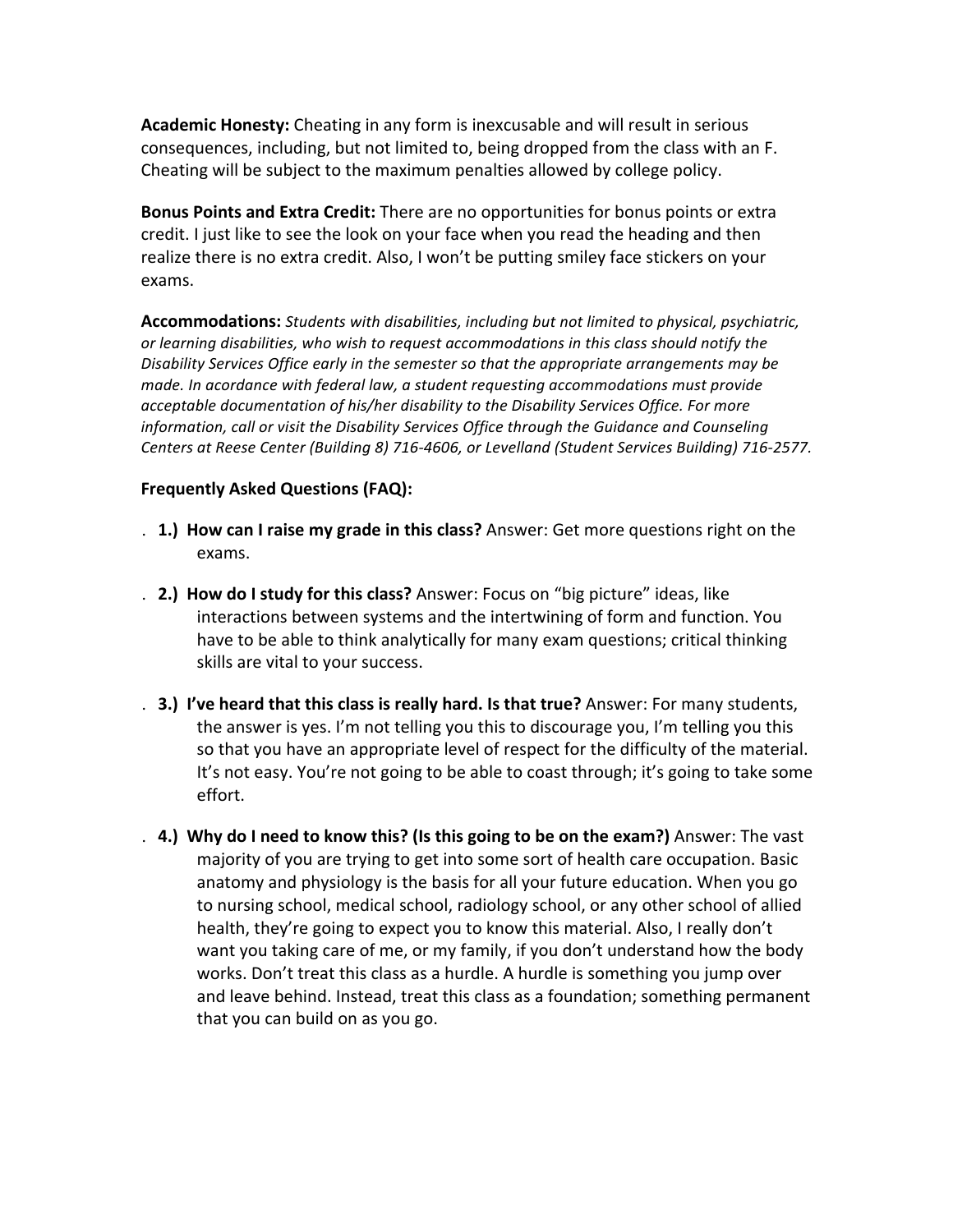- **5.) What if I have questions?** Answer: Feel free to ask questions anytime. During class, during office hours, or via e-mail, I can answer your questions. If I don't know the answer, I can find it. In addition, there is a Facebook page for both Biology 2401 and 2402. Often, I'll post articles or announcements there. On Facebook, search for "Nicholson's A&P1," or look for the link on Blackboard.
- . **6.)** I studied for eleventy billion hours and I still made a 12 on the exam. What is **wrong with you?** Answer: A recent study was done on how students spend their time studying. Students reported studying several hours for an exam, but when a camera was placed in their home, researchers found that only a few minutes were actually devoted to studying. The rest of the time was spent checking Facebook, texting, getting a snack, setting up a study area, arranging books, and finding supplies. So, the next time you study, try it away from the electronics.
- . **7.) Anything else we need to know?** Answer: Leaving me a voice mail isn't a great idea, if you need me to get back to you. Your best bet is e-mail or Facebook. No, you can't text me. Will I answer your e-mail from my cell phone, regardless of where I am, thirty seconds after you hit "send"? No. Will I answer it at all? It depends. Does your question require an answer? If you're e-mailing me to say "I can't be in class," then no, no it doesn't. Plus that's a statement, not a question.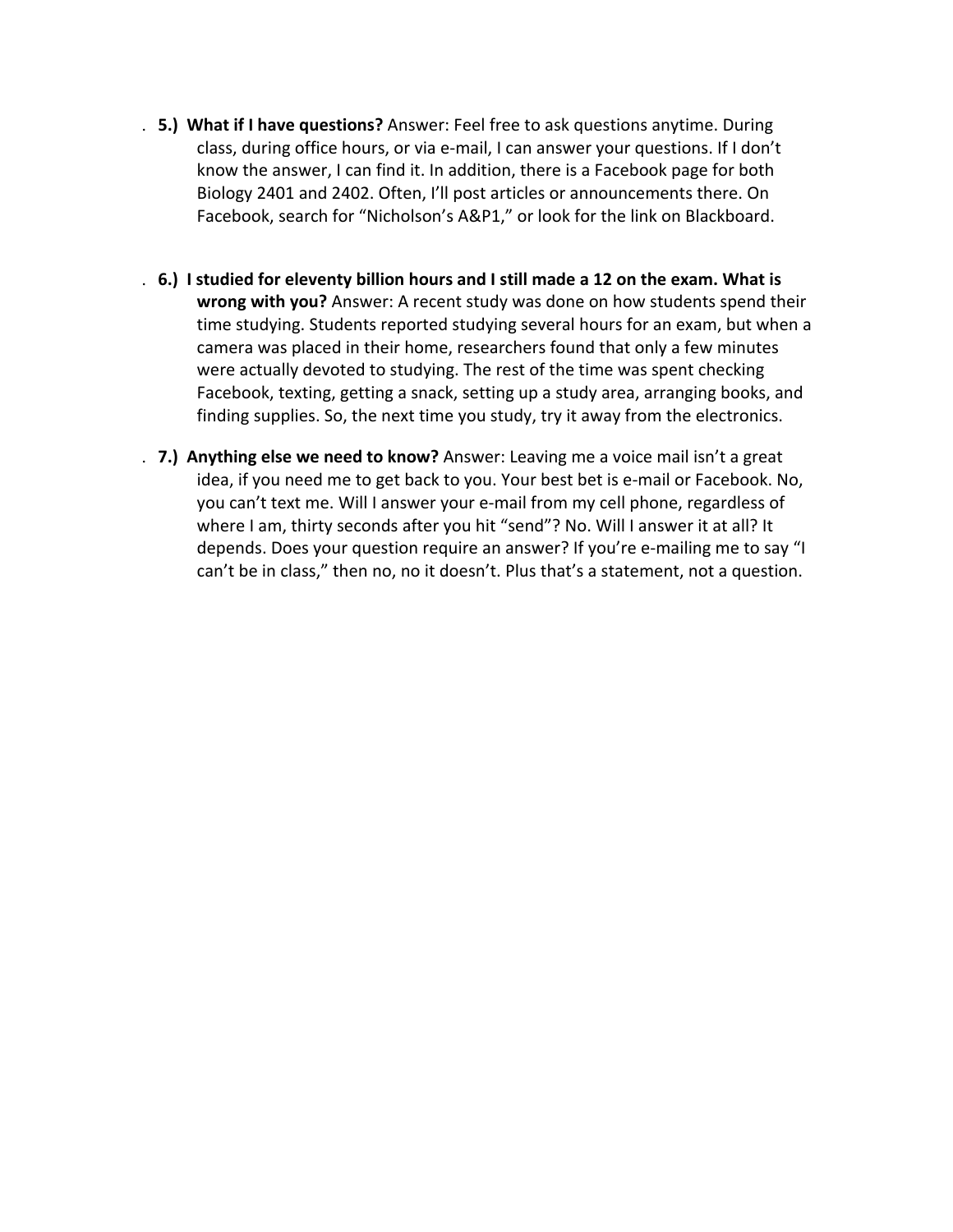### **LABORATORY SAFETY**

While most A&P labs will not involve chemicals or pathogens of any type, you should follow safety protocol at all times.

- 1. Never eat, drink, chew tobacco, or smoke in the laboratory. I find it unfortunate that I even have to tell you that.
- 2. Wear appropriate clothing for working in a laboratory: dress for the lab, not the club. No flip-flops may be worn in lab; bring another pair of closed-toe shoes to lab. There's nothing quite like a scalpel falling on your foot.
- 3. Wash your hands before and after handling models and/or bones. Sometimes, we have real bones. From a dead person. Also, keep in mind that your classmates are touching the same models and you really don't want to catch whatever that guy has.
	- 4. Notify the instructor of any breakage or missing items or parts of models. These models are ridiculously expensive. Don't break them. Also, some of the bones are real. If you drop them, they'll break, which will result in you being haunted for the rest of your life.
	- 5. DO NOT sit on any lab benches or tables. You may not use chairs/stools for your personal foot rests. Seriously, were you raised by wolves?
	- 6. Clean your lab table/bench at the end of every lab. I have five kids, all boys. I have enough cleanup to do at home. Give me a break.
	- 7. Lab materials are available for your use/study outside of class time; however, you must get an instructor to unlock the cabinets where materials are stored. Please do not interrupt a class to do this. (Obviously.)
	- 8. NEVER touch bones/ models with anything but a probe; PENCILS AND PENS ARE NOT POINTERS.
	- 9. ALL BONES and MUSCLE MODELS must remain in the LABORATORY. If items turn up missing, the labs will be locked when classes are not in session. There are security cameras in the halls. If you decide to "borrow" a model, you will be prosecuted.